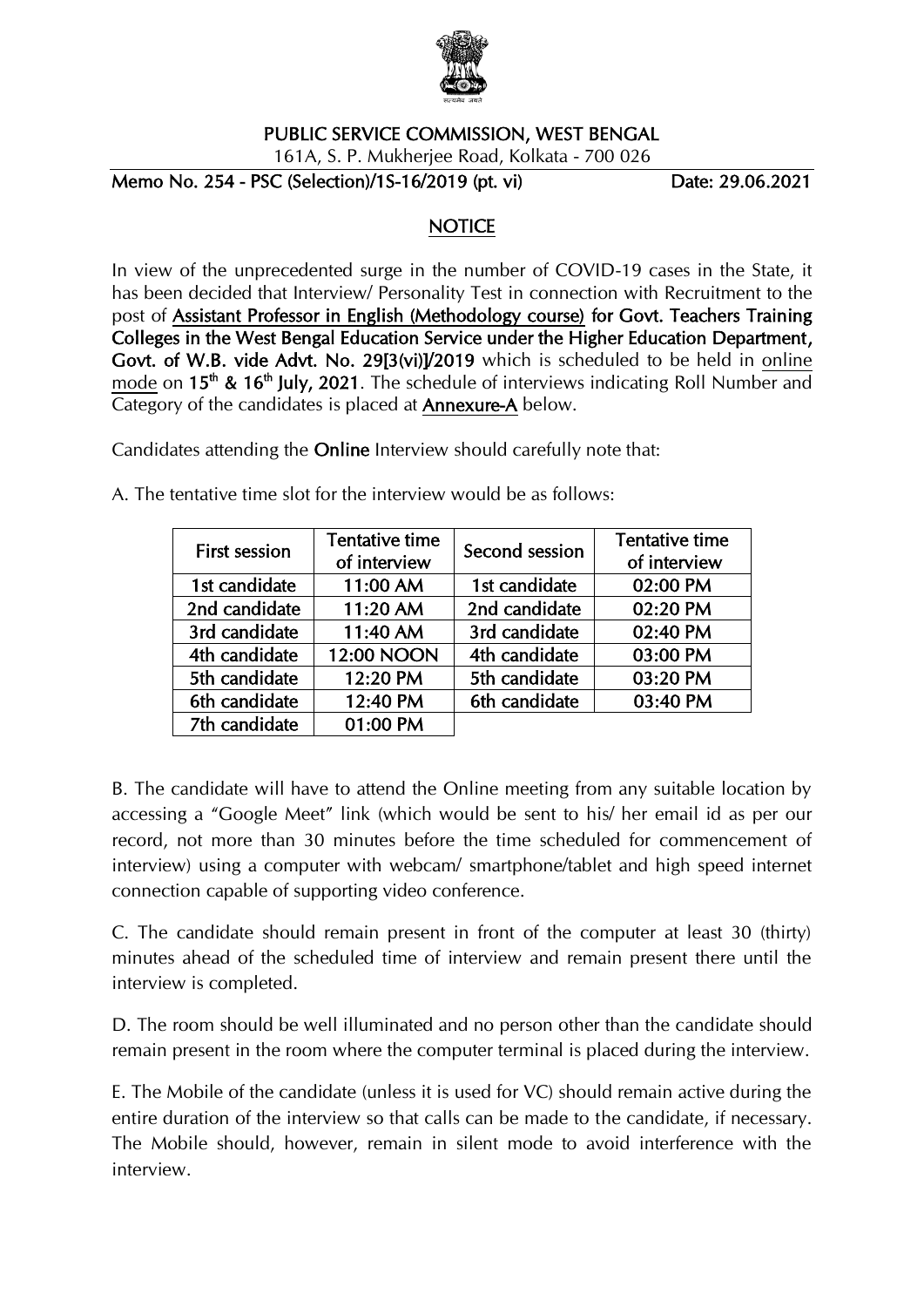F. The following documents will have to be scanned and uploaded to [http://wbpsc.examsonline.co.in](http://wbpsc.examsonline.co.in/) at least 2 (two) days ahead of the date fixed for interview. Link will be available for this interview from 10.07.2021.

(i) Recent passport sized coloured photograph.

(ii) Admit Card of Madhyamik/equivalent examination showing the date of birth and language(s) studied.

(iii) Certificate & Mark sheet confirming passing of Madhyamik, Higher Secondary or Equivalent examination from a recognised Council or Board, Graduation, Master's Degree, M.Ed. from a recognised University and NET/SET/SLET or Ph.D.

(iv) SC/ST/OBC Certificate, if applicable.

(v) Current 'NCL' certificate (for OBC candidates only).

(vi) PWD certificate, if applicable.

(vii) Ex-Servicemen Certificate, if applicable.

G. All the documents mentioned in 'F' above will have to be produced before a Group-A officer and a certificate in the format prescribed at 'Annexure-B' will have to be obtained from the officer and uploaded at "[http://wbpsc.examsonline.co.in](http://wbpsc.examsonline.co.in/)" along with the scanned copies of the above certificates/documents.

### BY ORDER OF THE COMMISSION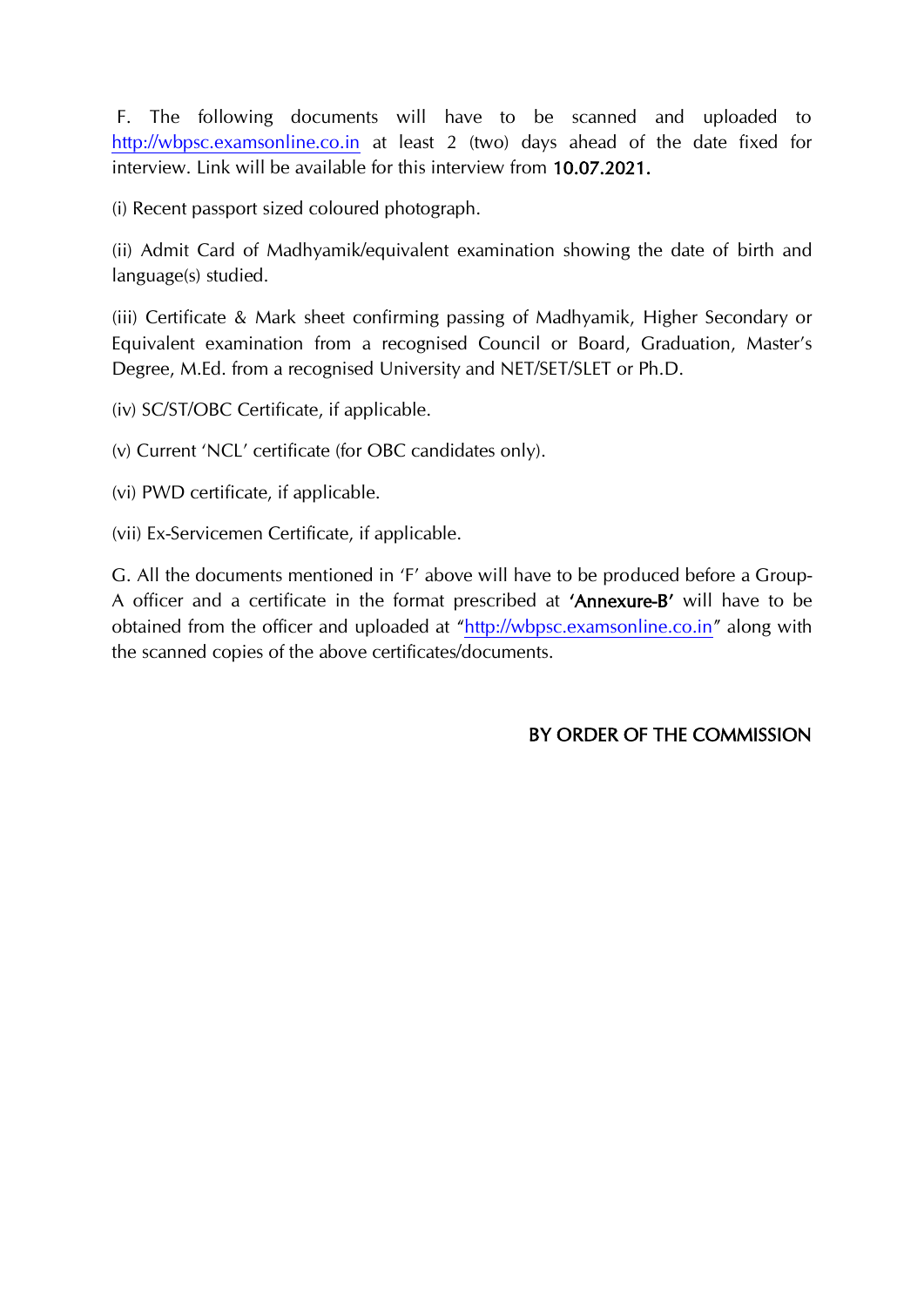Annexure-A

# **PUBLIC SERVICE COMMISSION, WEST BENGAL**

### **161A, S.P. MUKHERJEE ROAD, KOLKATA - 700 026**

Schedule of online Interview for recruitment to the post of **Assistant Professor in English (Methodology course)** for Govt. Teachers Training Colleges in the West Bengal Education Service under the Higher Education Department, Govt. of West Bengal vide Commission's **Advt. no. 29[3(vi)]/2019**

| SI.<br>No.        | <b>Name</b>                         | <b>Application</b><br>No. | <b>Enrolment No.</b> | <b>Session</b> | <b>Date</b> |
|-------------------|-------------------------------------|---------------------------|----------------------|----------------|-------------|
| $\mathbf{1}$      | <b>ANOWAR HOSSAIN</b>               | 1                         | PSC01762031          |                |             |
| $\overline{2}$    | <b>ASIF MALLICK</b>                 | $\overline{2}$            | PSC05185368          |                |             |
| 3                 | <b>BABY NAZMIN</b><br><b>KHATUN</b> | 3                         | PSC01981588          |                |             |
| 4                 | <b>GOLAM AHAMMAD</b>                | 4                         | PSC01868711          | Forenoon       |             |
| 5                 | <b>MAHAFUJUR</b><br><b>RAHAMAN</b>  | 5                         | PSC01735662          |                |             |
| 6                 | <b>MANSA RAM MAITY</b>              | 6                         | PSC01684942          |                |             |
| $\overline{7}$    | <b>MD MANIRUJJAMAN</b>              | $\overline{7}$            | PSC05196662          |                | 15.7.2021   |
| 8                 | <b>NASRIN MONDAL</b>                | 8                         | PSC00164065          |                |             |
| 9                 | <b>ROUSHON ARA</b><br><b>KHATUN</b> | 9                         | PSC01813178          |                |             |
| 10                | <b>SAGUFTA SAHIN</b>                | 10                        | PSC01580877          | Afternoon      |             |
| 11                | <b>SAMIYA ROSHNI</b>                | 11                        | PSC01903282          |                |             |
| $12 \overline{ }$ | <b>TAMIL HOSSAIN</b>                | 12                        | PSC01829136          |                |             |
| 13                | <b>ABIDA SULTANA</b>                | 13                        | PSC02140241          |                |             |
| 14                | <b>AMRITA PAUL</b>                  | 14                        | PSC05191007          |                |             |
| 15                | <b>ARPITA SHYAMAL</b>               | 15                        | PSC01798292          |                |             |
| 16                | <b>LUSIKA DATTA</b>                 | 16                        | PSC01758112          |                |             |
| 17                | <b>MALABIKA ROY</b>                 | 17                        | PSC05186729          | Forenoon       |             |
| 18                | <b>MD TARIK</b>                     | 18                        | PSC01826182          |                |             |
| 19                | <b>NABA KUMAR</b><br><b>CHANDA</b>  | 19                        | PSC01684939          |                |             |
| 20                | PRIYANKA GHOSH                      | 20                        | PSC01712179          |                | 16.7.2021   |
| 21                | RATHI RANJAN NATH                   | 21                        | PSC05191086          |                |             |
| 22                | <b>RIYA GHOSH</b>                   | 22                        | PSC02159769          |                |             |
| 23                | <b>SOUMEN GHOSH</b>                 | 23                        | PSC01881092          | Afternoon      |             |
| 24                | <b>SUMAN SAHA</b>                   | 24                        | PSC05188016          |                |             |
| 25                | <b>VARSHA RAI</b>                   | 25                        | PSC01853890          |                |             |
| 26                | <b>VIVECHANA DEWAN</b>              | 26                        | PSC05189283          |                |             |